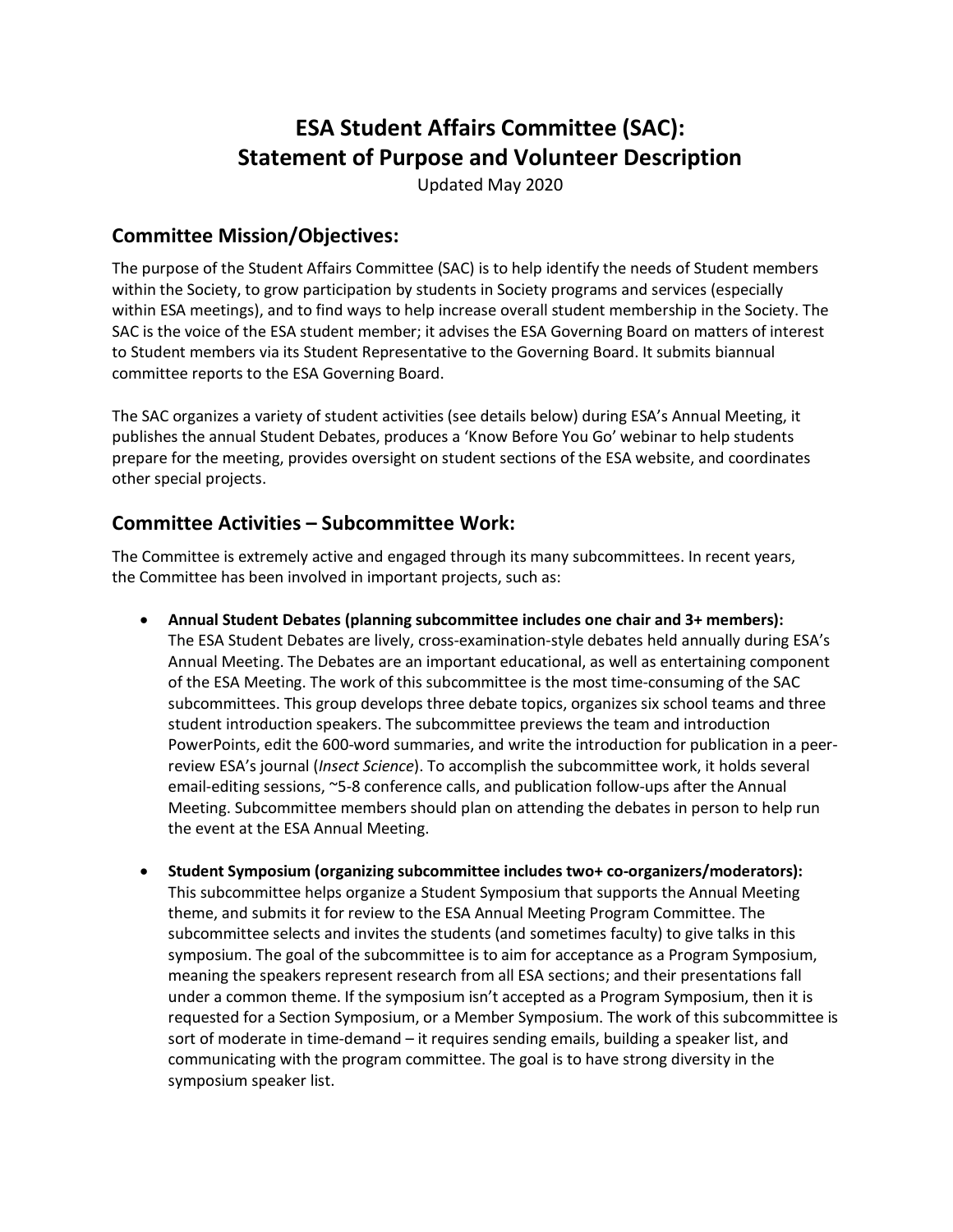• *American Entomologist* **page article (writing subcommittee includes two+ co-authors or editors):**

This subcommittee is responsible for providing content for the Student Life Section in the *American Entomologist* four times a year. The subcommittee will work together either to write a short article (max. 700 words) or seek ideas from ESA students. Currently, the subcommittee is conducting open calls each quarter to select one winner, who will write content for the Student Life page; in this case, the subcommittee will edit the article before sending to ESA. This section should focus on topics that are of interest to students.

• *American Entomologist* **page article (editing subcommittee includes two+ co-authors or editors):**

This subcommittee is responsible editing the content for the Student Life Section in the *American Entomologist* four times a year.

• *Entomology Today* **blog (writing committee includes five+ co-authors):**

The SAC committee started a series on the EntomologyToday blog entitled, "SAC Series". These are being published on a (mostly) monthly basis. SAC members will volunteer individually to write a short publication on the ESA Annual Meeting or selecting student-related topics in these publications. In past years, the students have written about ways students can maximize their time during ESA's annual meeting and about student awards. Once the topic is selected, the writer for the blog is responsible to submit their draft by email to the SAC Chair and ESA editor of the blog by the respective deadline.

#### • **'Know Before You Go' Webinar (planning subcommittee includes four co-authors):**

This subcommittee helps to develop a 45-minute webinar each year which provides helpful information on how students can best prepare for the ESA Annual Meeting. The webinar includes information on preparing for presentations, what to pack, tips for networking to make the best contacts during the meeting, and other valuable information. The students coordinate with ESA HQ on getting the webinar (and rehearsal) scheduled and promoted.

#### • **Student Reception:**

 The Chair of the SAC coordinates details for the student reception held each year during ESA's Annual Meeting with ESA's Director of Meetings. S/he brings in assistance from the committee as needed.

#### • **Linnaean Games Subcommittee:**

 SAC members are responsible for helping to promote the games to students and for supporting the Games Master in making sure teams have the information they need in order to participate.

• **Nominations for ESA's Student Awards -** [http://entsoc.org/about/awards‐honors.](http://entsoc.org/about/awards%E2%80%90honors)

All SAC members are tasked with helping to find ways to promote the student awards, to get a diverse pool of nominees. These important awards provide opportunities for students to get involved and earn recognition; and many times, nominations are low. The Committee also provides support to the ESA Student Activity Award Judging Panel as needed.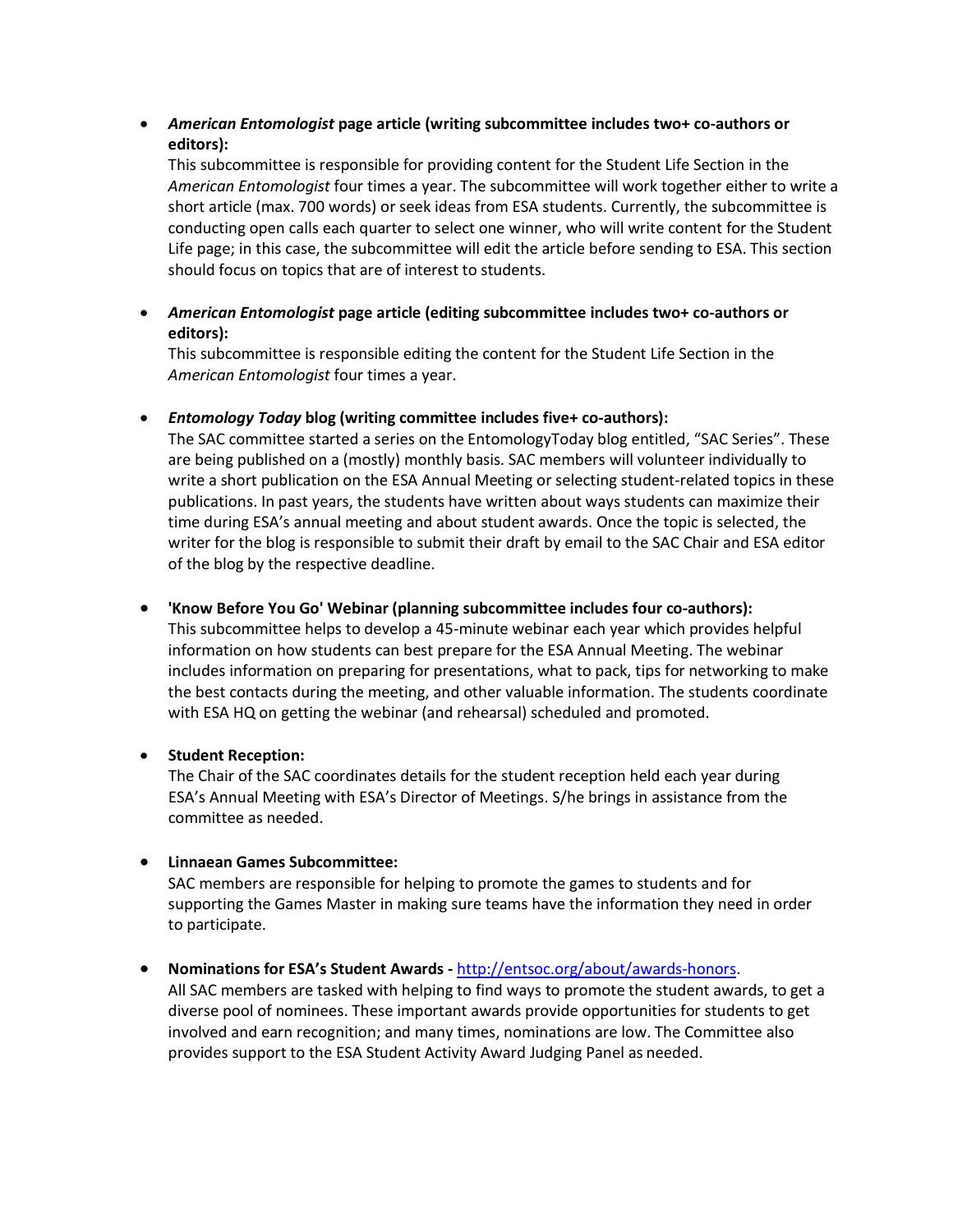# **Committee Composition, Terms, and Member Time Commitments**

The SAC is composed of one representative from each ESA Section and Branch, who are Student members at the time of election to the Committee. Members of this committee serve two year terms. Terms are staggered so that approximately half of the committee members rotate off each year. The Committee also includes the Student Representative to the ESA Governing Board.

The Chair typically serves for one year as a general committee member, and is then elected to the Chair role. The Vice Chair typically serves for one year then steps up to be the Chair for the following year, providing continuity in the Committee's work. The Chair and Vice-chair positions are elected by current SAC Committee members.

Typically, SAC committee members spend between 2 to 3 hours a month on subcommittee work and participating in conference calls, while the Vice Chair spends up to 5‐6 hours a month and the Chair up to 10 hours a month. Time spent varies as the ESA Annual Meeting date approaches. See details above and below for specific roles and responsibilities for these positions. Incoming members roll on and outgoing members roll off of the Committee during its in‐person meeting at the ESA Annual Meeting each November.

The Committee typically conducts its business via email and Google Docs. It monthly holds conference call meetings. One one-hour, in-person meeting is held during the ESA Annual Meeting in November.

# **Committee Member Appointment Details**

As vacancies arise on the Committee, Student member representatives are either appointed by ESA Branch and Section leaders or the Branch or Section holds an election to fill these positions. Typically, open positions are filled in September/October each year. Interested individuals should contact their Branch and Section leaders for current information using the online ESA member directory.

# **Benefits and Positive Outcomes of Serving on the SAC Committee**

Serving on the SAC Committee provides an opportunity for Student members to help influence the direction of the Society by providing a student perspective to ESA volunteer leaders. Serving also allows SAC members to learn the inner workings of ESA governance, develop team working skills, build their CV, and network with and promote themselves to other students, ESA leaders, and the ESA membership as a whole. Committee members often go on to serve on other ESA committees and in leadership positions.

# **Specific Roles on the Committee**

# **SAC Chair:**

- Serves as student representative to the ESA Committee on Annual Meeting Program
- Assists ESA staff in the organization of the Student Reception at the ESA Annual meeting and assist in fundraising for door prizes and giveaways for the event.
- Addresses issues presented by the ESA President and other committees as requested.
- Heads SAC activities and maintains contact with committee members
- Works with ESA HQ to schedule, and heads the SAC monthly meetings and the one in-person meeting during the ESA Annual meeting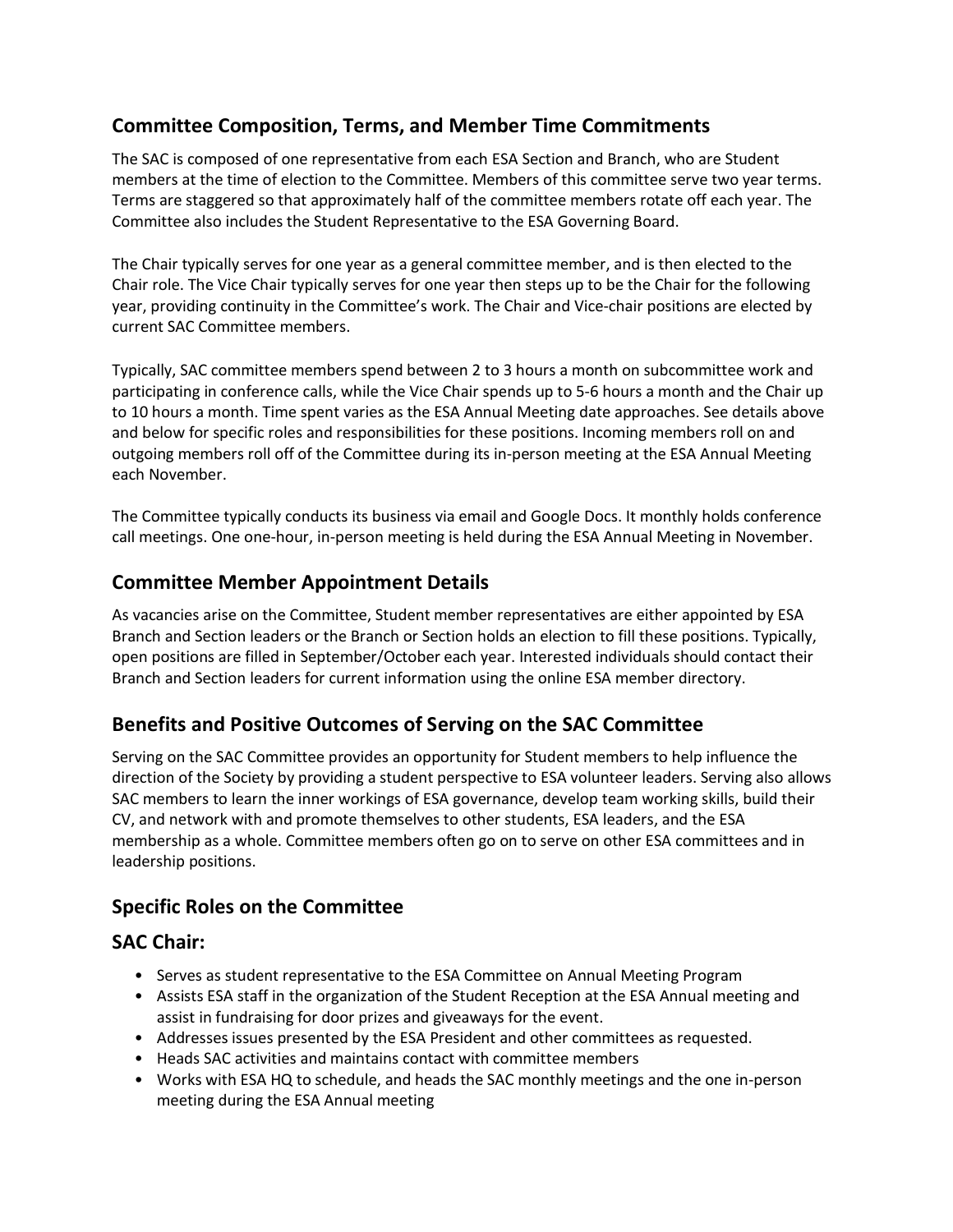- Organizes special committees as necessary in order to accomplish annual work
- Organizes the Student Debates and updates the materials needed to promote them for the ESA website
- Works with ESA HQ to promote participation in the Debates (via eNews, emails)
- Ensures that the debate is published with ESA
- Ensures a student symposium is organized and submitted by the deadline
- Presents reports at the Annual meeting
- Responsible for taking notes (minutes) during the monthly committee meetings
- Submits written report on SAC activities status to ESA HQ for the ESA Governing Board before the summer planning meeting and before the ESA Annual meeting
- Responsible for filling vacancies in the Student Activity Award Judging Panel by July 1 of each year
- Presents student and debate awards at the Student Awards Ceremony.

#### **SAC Vice Chair:**

The Vice Chair is responsible for assisting the Chair in their duties, and in learning how to perform the role of Chair for the next year. This individual also serves on at least one subcommittee.

# **All Committee Members**:

- Participate in email communications and on teleconferences as needed to accomplishwork
- Attend the SAC meeting at their respective annual Branch meeting
- Present developments, concerns or other information that fellow students would like to have forwarded to the attention of the SAC Chair so they may be forwarded to ESA HQ and Society's leadership
- Encourage fellow students to join and participate in the Society
- Serve on at least one subcommittee designated by the Committee as needed

#### **Branch representatives:**

Attend the Executive Committee Meeting at the ESA Branch meetings. Attend both the Business Meeting the first day of the conference, and the Final Business Meeting on the last day of the Branch meeting. At the ESA Annual Meetings, attend the Student Affairs Committee meeting (check program schedule for sate/time). Through the SAC, committee members are expected to serve on at least one of the following subcommittees: The Student Debates Subcommittee, the Student Symposium Subcommittee, the 'Know-Before-You-Go' Webinar Subcommittee, or the *American Entomologist/Entomology Today* writing Subcommittee.

#### **Section representatives:**

These individuals are expected to attend the ESA Section meetings at the ESA Annual Meeting, as well as the Section Business meetings. Through the SAC, you are also expected to serve on at least one of the SAC subcommittees.

#### **Student Liaison to the Diversity and Inclusion Committee:**

This student attends the Diversity and Inclusion Committee's calls/meetings, is responsible for representing the SAC and student voice, and for bringing the information from these meetings back to the SAC Chair to share with the full SAC.